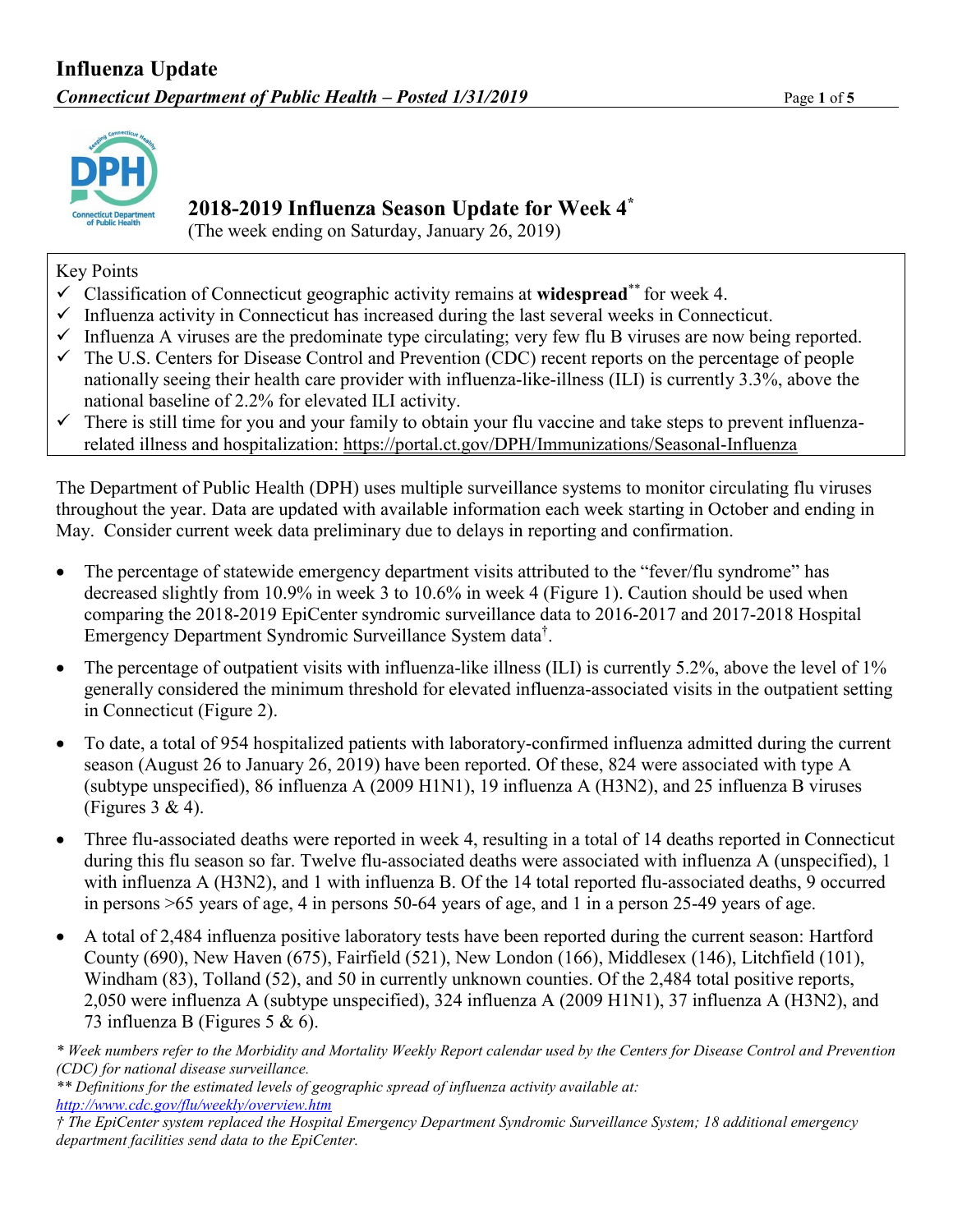



\*Caution should be used when comparing EpiCenter surveillance data to 2016-17 and 2017-18 Hospital Emergency Department Syndromic Surveillance system data.





**MMWR** week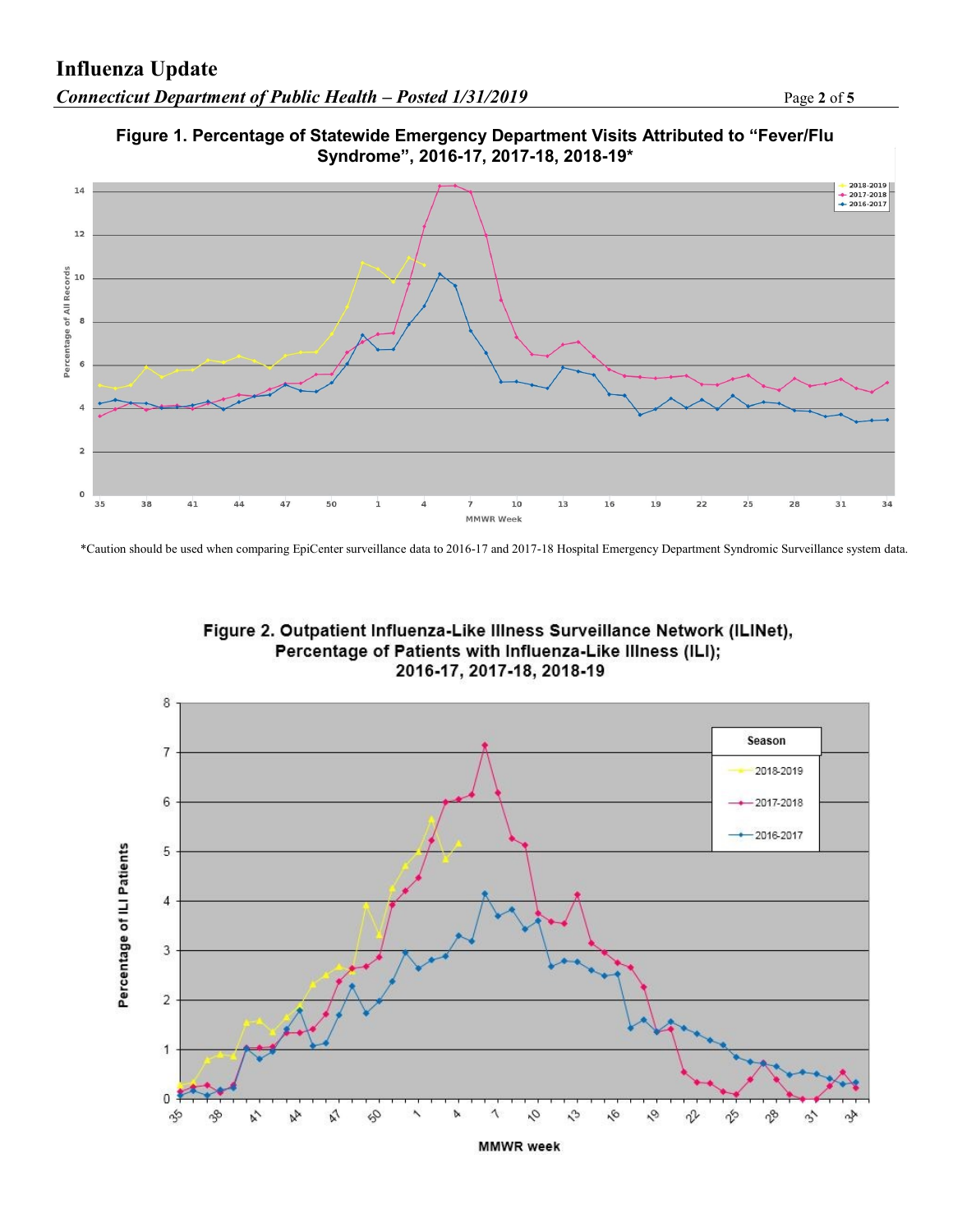

### Figure 3. Hospitalized Patients (n = 954) with Positive Lab Tests by Subtype & Week, Connecticut, through 1/26/2019

# Figure 4. Hospitalized Patients (n=954) with Positive Laboratory Tests by Influenza Subtype and Age Group, Connecticut, through 1/26/2019

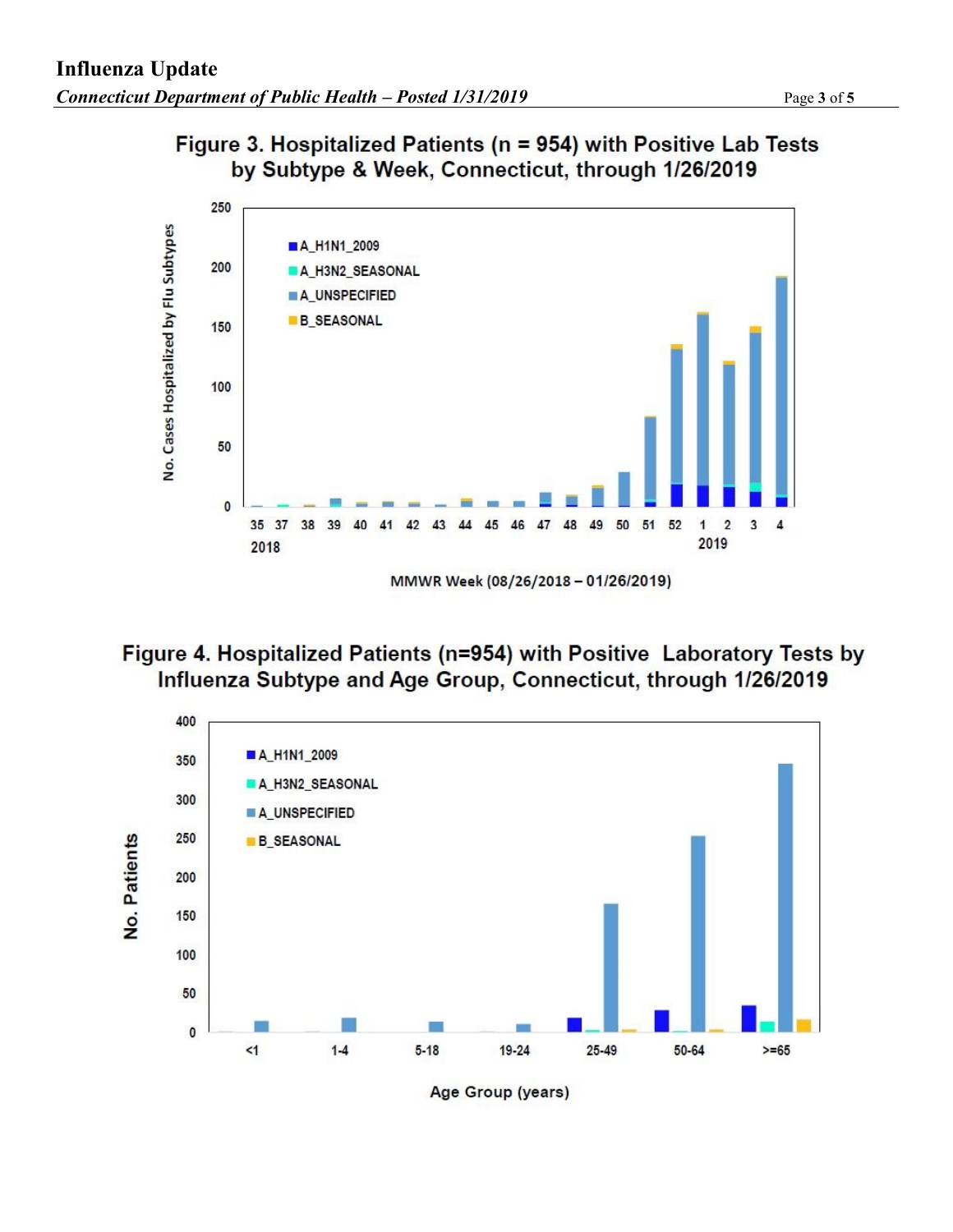



# Figure 6. Proportion of Cumulative Positive Laboratory Tests (n = 2484) by Influenza Subtype, Connecticut, through 1/26/2019